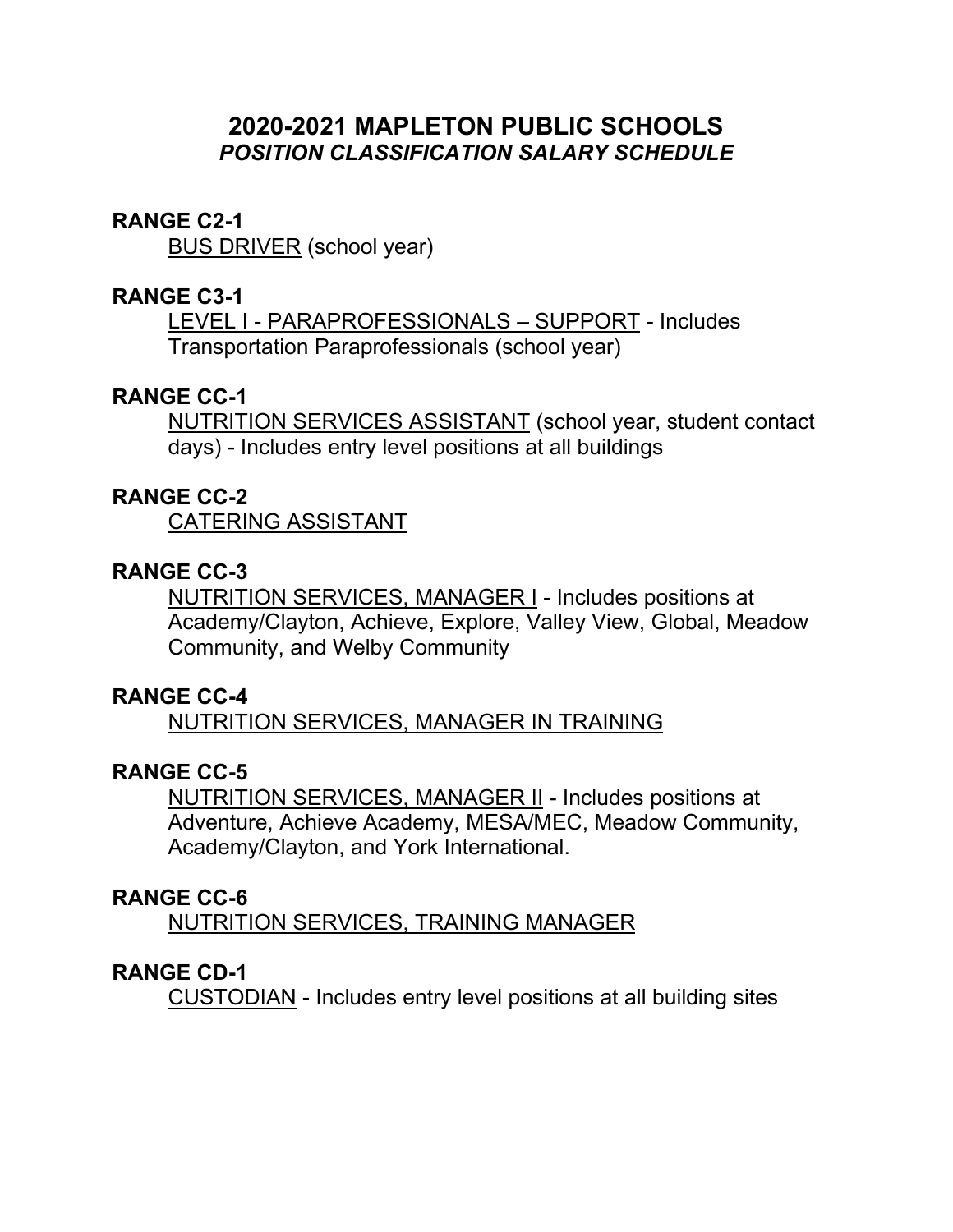#### **2020-2021 CLASSIFIED SALARY SCHEDULE**

## **RANGE C10-1**

LEVEL II - PARAPROFESSIONALS – INSTRUCTIONAL - Includes Title I, Bilingual, Classroom, Special Education, Computer Technology and Library/Media, Preschool

*Must have AA Degree, completed two years of college (48 credit hours), or have passed State Approved Assessment Exam.* 

# **RANGE C10-2**

BUS DRIVER TRAINER CERTIFIED OCCUPATIONAL THERAPY ASSISTANT GROUP LEADERS - PRESCHOOL LICENSED INSTRUCTIONAL PARAPROFESSIONALS TRANSPORTATION SCHEDULER/DISPATCH

## **RANGE C10-3**

LUNCH DUTY PARAPROFESSIONAL

## **RANGE C10-4**

CENTER BASED SPECIAL EDUCATION PARAPROFESSIONAL HEALTH ASSISTANT OFFICE CLERK

## **RANGE C10-5**

BACHELOR'S DEGREE PARAPROFESSIONAL

## **RANGE C4-1**

CAMPUS SUPERVISOR

## **RANGE C6-1**

SCHOOL SECRETARY – 215 DAYS

## **RANGE C7-1**

SCHOOL SECRETARY - 220 DAYS

## **RANGE C9-1**

SECRETARY/RECEPTIONIST

## **RANGE C9-3**

WAREHOUSE WORKER I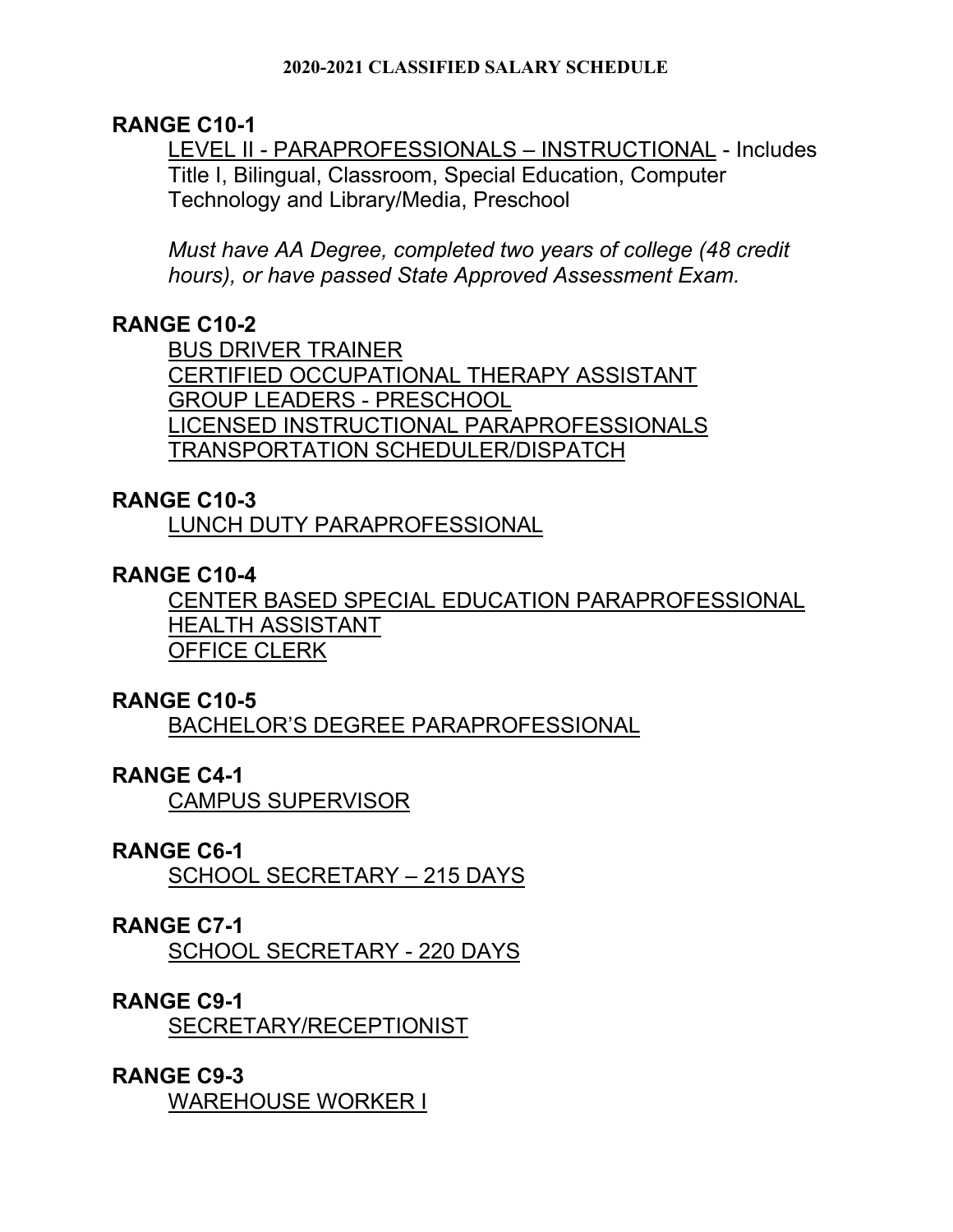# **RANGE C9-4**

MEDIA/RECORDS CLERK PAYROLL CLERK

## **RANGE C9-5**

ASSISTANT LEAD CUSTODIAN - Includes Skyview Campus LEAD CUSTODIAN I - Includes positions at Explore Elementary, Clayton, Meadow Community, Monterey Community, Valley View, Welby Community, and Administration Building MAINTENANCE I NUTRITION SERVICES/WAREHOUSE WORKER

## **RANGE C9-6**

ACCOUNTING TECHNICIAN SPECIAL EDUCATION INFORMATION TECHNICIAN SUBSTITUTE COORDINATOR & ADMINISTRATION RECEPTION

# **RANGE C9-7**

APPRENTICE MECHANIC BUYER TECHNICIAN DISTRICT-WIDE NIGHT SECURITY GUARD LEAD CUSTODIAN II - Includes Achieve, Academy, and Adventure **Elementary** MAINTENANCE II - Includes Grounds and Maintenance WAREHOUSE FOREMAN

## **RANGE C9-8**

DEPARTMENT SECRETARY FACILITIES COORDINATOR IT SPECIALIST I LEAD CUSTODIAN III - Includes Skyview Campus Night, York International, and Global MEDICAID COORDINATOR TRANSPORTATION DISPATCH/OFFICE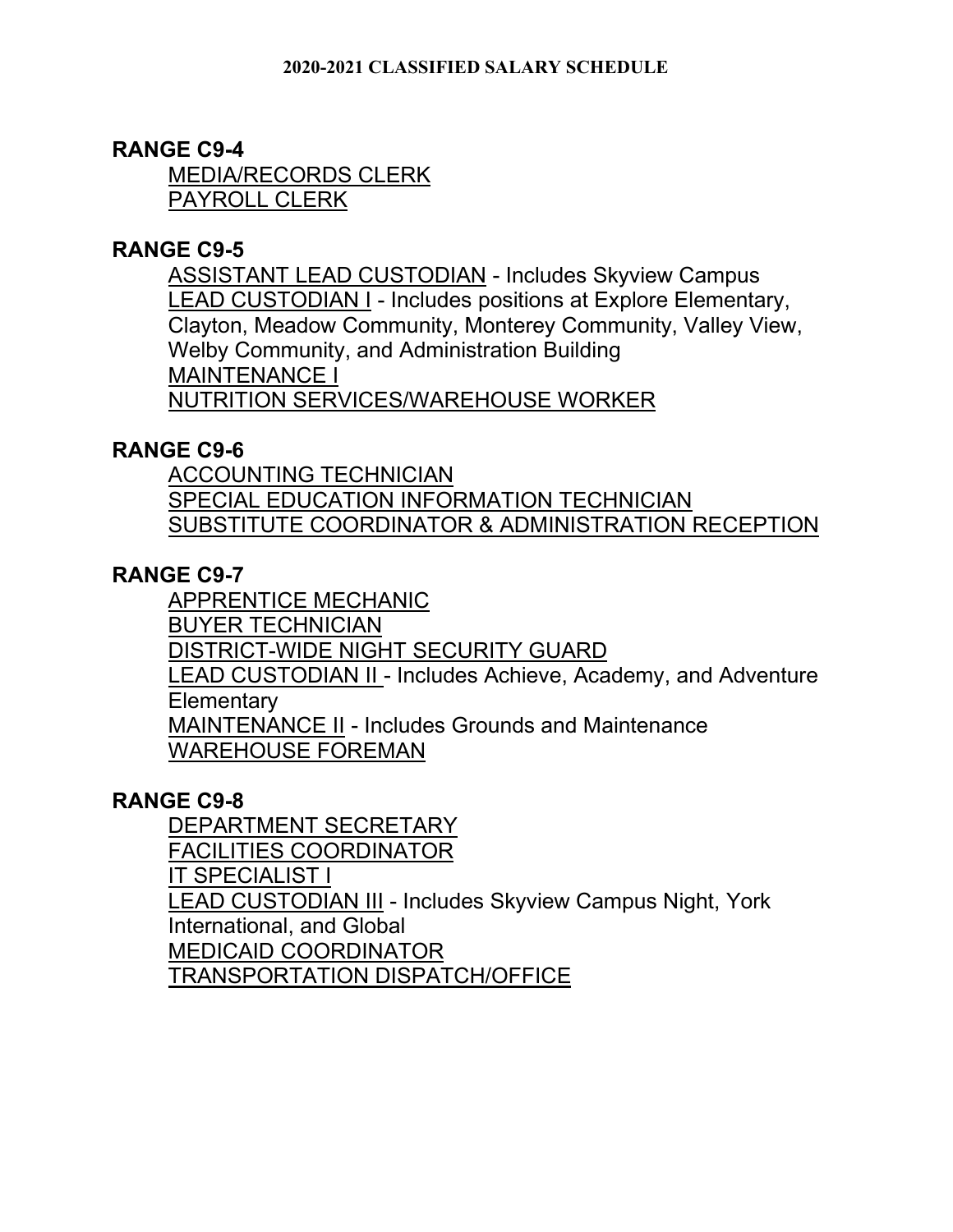**RANGE CO-1** 

LEAD CUSTODIAN IV – Includes Skyview Campus Day **MECHANIC** PAYROLL TECHNICIAN

# **RANGE CO-2**

ACCOUNTING SPECIALIST APPLICATION SPECIALIST EXECUTIVE SECRETARY SERVICE SUPPORT TECHNICIAN TRANSPORTATION OFFICE MANAGER

# **RANGE CO-3**

ATHLETIC TRAINER LEAD BUS DRIVER TRAINER LEAD MECHANIC MAINTENANCE III - Includes Master Plumber, HVAC Technician, Alarms/HVAC Technician, Fabrication Specialist, and Electrical **Technician** 

## **RANGE CO-5**

AT-RISK STUDENT OPPORTUNITY ADVOCATE BENEFITS SPECIALIST FLEET MANAGER HUMAN RESOURCES GENERALIST NETWORK SUPPORT SPECIALIST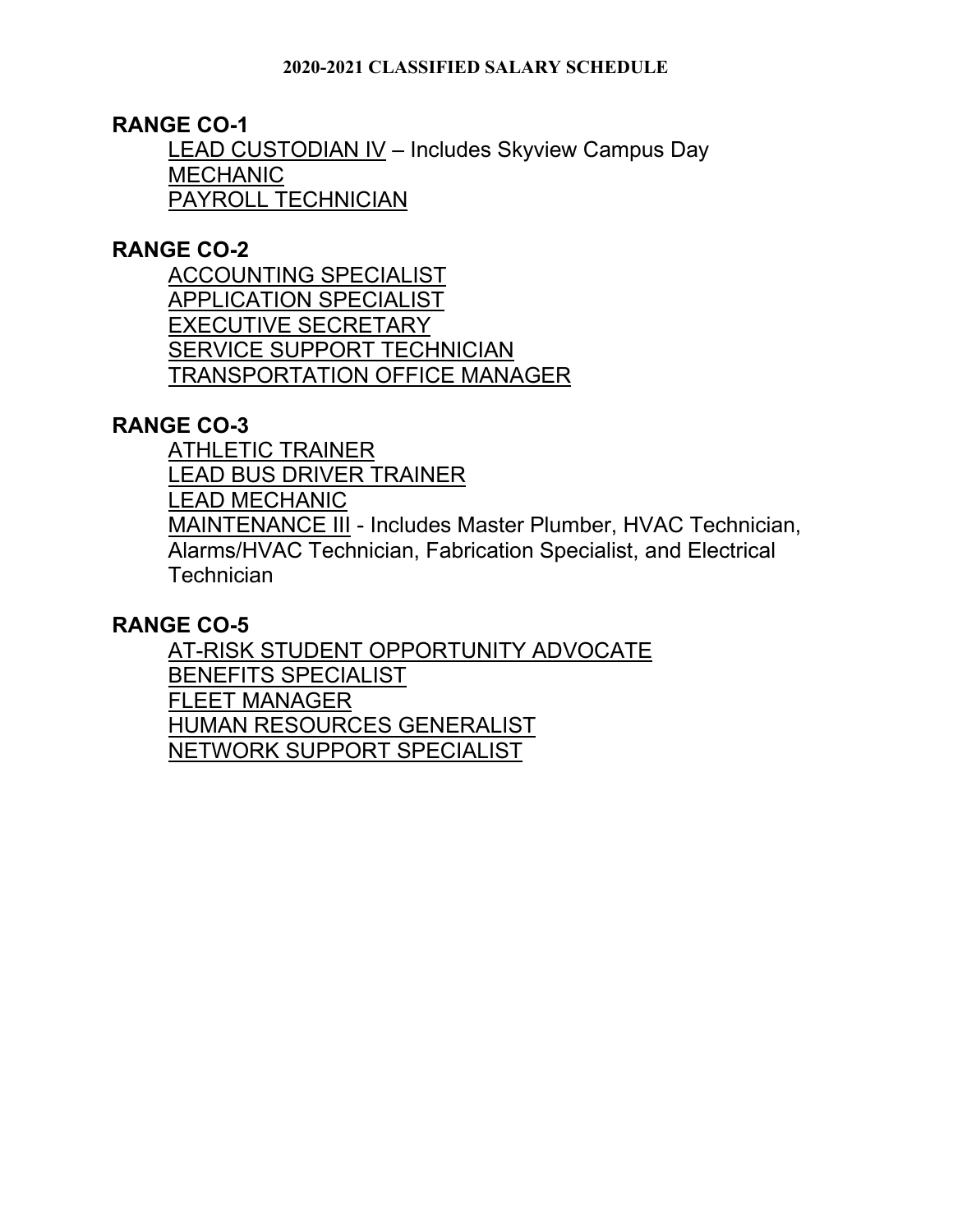# **2020-2021 MAPLETON PUBLIC SCHOOLS**  *CLASSIFIED EXEMPT SALARY SCHEDULE*

## **RANGE EO-3**

PURCHASING SPECIALIST

## **RANGE EO-5**

ACCOUNTANT BOND ACCOUNTANT BUDGET ANALYST COORDINATOR, STUDENT INTERVENTION (190 Days) GRANT ACCOUNTANT GRANT WRITER/COMMUNICATION SPECIALIST MULTI-MEDIA SPECIALIST NUTRITION SERVICES FIELD SUPERVISOR

## **RANGE EO-6**

EXECUTIVE ASST., BOARD AND SUPERINTENDENT HUMAN RESOURCES MANAGER NETWORK ADMINISTRATOR PAYROLL SUPERVISOR

## **RANGE EO-7**

APPLICATIONS ANALYST DATABASE ANALYST MAINTENANCE/FACILITIES SUPERVISOR PURCHASING/ASSET MANAGER TECHNOLOGY SUPERVISOR/DEPARTMENT MANAGER

## **RANGE EO-8**

NETWORK SECURITY ENGINEER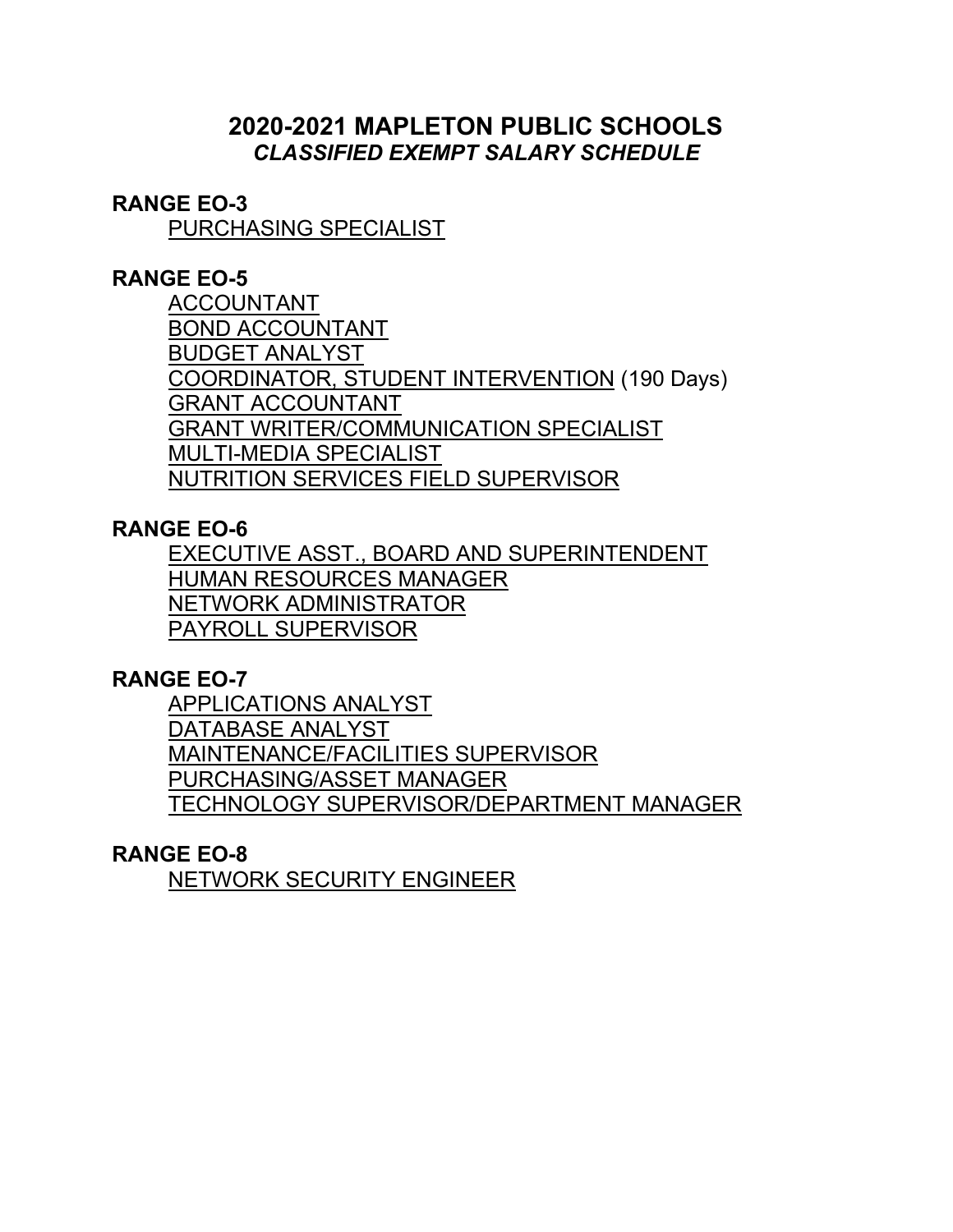#### **2020-2021 Classified Employee Salary Schedule**

| Days<br>Range           | Rate<br>Hrs   | Step 1                  | Step 2     | Step 3                  | Step 4             | Step 5      | Step 6                               | Step 7    | Step 8    | Step 9                 | Step 10      | Step 11   | Step 12                       | Step 13       | Step 14   | Step 15   |
|-------------------------|---------------|-------------------------|------------|-------------------------|--------------------|-------------|--------------------------------------|-----------|-----------|------------------------|--------------|-----------|-------------------------------|---------------|-----------|-----------|
| $C2-1$<br>181           | 6 Annual      | 19,428.54 \$            | 20,123.00  | \$20,818.00             | \$21,492.00        | 22.198.00   | 22,893.00<br>$\overline{\mathbf{s}}$ | 23.588.00 | 24,272.00 | 24,978.00 \$           | 25,673.00    | 26,368.00 | 27.085.00                     | 27.779.00     | 28,507.00 | 29,245.00 |
| <b>Bus Driver</b>       | Semi-Monthly  | $809.52$ \$             | 838.46     | 867.42                  | 895.50             | $924.92$ \$ | 953.88                               | 982.83    | 1,011.33  | $1,040.75$ \$          | 1,069.71     | 1,098.67  | 1,128.54                      | 1,157.46      | 1,187.79  | 1,218.54  |
|                         | Daily         | $107.34$ \$             | 111.18     | 115.02                  | 118.74             | 122.64      | <b>S</b><br>126.48                   | 130.32    | 134.10    | $138.00$ \$            | 141.84       | 145.68    | 149.64<br>$\mathsf{S}$        | 153.48<br>l s | 157.50    | 161.57    |
|                         | Hourly        | $17.89$ \$              | 18.53      | 19.17                   | 19.79              | 20.44       | 21.08                                | 21.72     | 22.35     | 23.00                  | 23.64        | 24.28     | 24.94                         | 25.58         | 26.25     | 26.93     |
| $C3-1$<br>181           | <b>Annual</b> | 12,488.00 \$            | 12,935.00  | 13,374.00               | 13,822.00          | \$14,240.00 | 14,698.00                            | 15,145.00 | 15,584.00 | 16,021.00              | 16,469.00    | 16,898.00 | 17,353.00                     | 17,804.00     | 18,268.00 | 18,742.00 |
| Transportation          | Semi-Monthly  | $520.33$ \$             | 538.96     | 557.25                  | 575.92             | 593.33      | 612.42                               | 631.04    | 590.38    | $606.96$ \$            | 686.21       | 640.17    | 640.17                        | 640.17        | 640.17    | 780.92    |
| Paraprofessionals       | Daily         | $68.99$ \$              | 71.46      | 73.89<br>\$             | 76.36              | 78.67       | 81.20                                | 83.67     | 86.10     | $88.51$ \$             | 90.99        | 93.36     | 95.87                         | 98.36         | 100.93    | 103.55    |
|                         | Hourly        | Ś.<br>$13.80$ \$        | 14.29      | 14.78<br>Ŝ.             | 15.27<br>S.        | $15.73$ \$  | 16.24                                | 16.73     | 17.22     | 17.70<br>-Ś.           | 18.20<br>l S | 18.67     | 19.17                         | 19.67         | 20.19     | 20.71     |
| CC-1 174                | 3.5 Annual    | $\zeta$<br>7,503.00 \$  | 7,600.00   | 7,795.00                | 8,063.00           | 8,301.00    | 8,508.00                             | 8,751.00  | 8,995.00  | 9,239.00               | 9,470.00     | 9,726.00  | 9,927.00                      | 10,185.00     | 10,447.00 | 10,718.00 |
| Nutrition Asst.         | Semi-Monthly  | $312.66$ \$             | 316.67     | 324.79                  | 335.96             | 345.88      | 354.50                               | 364.63    | 374.79    | $384.96$ \$<br>$\zeta$ | 394.58       | 405.25    | $413.63$ \$<br><sup>5</sup>   | 424.38        | 435.29    | 446.58    |
|                         | Daily         | Ś.<br>$43.12$ \$        | 43.68      | 44.80<br>l s            | 46.34<br>I S       | $47.71$ \$  | $48.90$ \$                           | 50.29     | 51.70     | $53.10$ \$<br>$\zeta$  | 54.43        | 55.90     | $57.05$ \$<br>$\mathsf{S}$    | 58.53         | 60.04     | 61.60     |
|                         | Hourly        | Ś.<br>$12.32 \mid 5$    | 12.48      | 12.80<br>$\mathsf{s}$   | 13.24              | 13.63       | 13.97                                | 14.37     | 14.77     | 15.17S                 | 15.55        | 15.97     | $16.30$ \$                    | 16.72         | 17.15     | 17.60     |
| $CC-2$<br>174           | Annual        | 20,581.00 \$<br>ς.      | 21,287.00  | 22,003.00               | 22,723.00          | 23,458.00   | 24,193.00                            | 24,880.00 | 25,631.00 | 26,380.00 \$           | 27,083.00    | 27,805.00 | 28,555.00                     | 29,298.00     | 30,059.00 | 30,847.00 |
| Catering Asst.          | Semi-Monthly  | $857.54$ \$             | 886.96     | $916.79$ \$<br>Ŝ        | $946.79$ \$        | 977.42      | 1,008.04<br>I \$                     | 1,036.67  | 1,067.96  | 1,099.17 \$<br>ς.      | 1,128.46     | 1,158.54  | 1,189.79 \$<br>$\mathsf{S}$   | 1,220.75      | 1,252.46  | 1,285.29  |
|                         | Daily         | Ś.<br>$118.28$ \$       | 122.34     | 126.45<br>-Ś            | $130.59$ \$<br>IS. | 134.82      | 139.04                               | 142.99    | 147.30    | $151.61$ \$<br>Ŝ.      | 155.65       | 159.80    | S.<br>$164.11$ \$             | 168.38        | 172.75    | 177.28    |
|                         | Hourly        | $14.79$ S               | 15.29      | 15.81                   | 16.32              | 16.85       | 17.38                                | 17.87     | 18.41     | $18.95$ \$             | 19.46        | 19.97     | 20.51                         | 21.05         | 21.59     | 22.16     |
| 174<br>$CC-3$           | Annual        | 22,632.00 \$<br>$\zeta$ | 23.443.00  | 24,256.00               | 25,049.00          | 25,861.00   | 26,673.00                            | 27,498.00 | 28,278.00 | 29,106.00 \$           | 29,915.00    | 30,728.00 | 31,558.00                     | 32,379.00     | 33,220.00 | 34,671.00 |
| Nutrition               | Semi-Monthly  | $943.00$ \$             | 976.79     | 1,010.67<br>-S          | 1,043.71           | 1,077.54    | 1,111.38                             | 1,145.75  | 1,178.25  | $1,212.75$ \$<br>S.    | 1,246.46     | 1,280.33  | 1,314.92<br><sup>5</sup>      | 1,349.13      | 1,384.17  | 1,444.63  |
| MGR I                   | Daily         | Š.<br>$130.07$ \$       | 134.73     | 139.40<br>l \$          | 143.96<br>IS.      | 148.63      | 153.29<br>l S                        | 158.03    | 162.52    | $167.28$ \$<br>Ŝ.      | 171.93       | 176.60    | $\mathsf{S}$<br>$181.37$ \$   | 186.09        | 190.92    | 199.26    |
|                         | Hourly        | $16.26$ \$              | 16.84      | 17.43<br>Ŝ.             | 17.99              | 18.58       | $19.16$ \$                           | 19.75     | 20.31     | $20.91$ \$             | 21.49        | 22.07     | 22.67                         | 23.26         | 23.86     | 24.91     |
| $CC-4$<br>174           | Annual        | 17,609.00 \$            | 18,249.00  | 18,695.00               | 19,349.00          | 19,920.00   | 20,560.00                            | 21,144.00 | 21,743.00 | 22,328.00 \$           | 22,898.00    | 23,511.00 | 24,123.00                     | 24,750.00     | 25,390.00 | 26,503.00 |
| Nutrition               | Semi-Monthly  | $733.71$ \$             | 760.38     | 778.96<br><sup>\$</sup> | $806.21$ \$<br>IS. | 830.00      | 856.67                               | 881.00    | 905.96    | $930.33$ \$<br>$\zeta$ | 954.08       | 979.63    | $1,005.13$ \$<br>$\mathsf{S}$ | 1,031.25      | 1,057.92  | 1,104.29  |
| MIT                     | Daily         | $101.20$ \$<br>Ś.       | 104.88     | 107.44<br><sup>\$</sup> | 111.20             | 114.48      | 118.16                               | 121.52    | 124.96    | $128.32$ \$<br>Ŝ.      | 131.60       | 135.12    | 138.64                        | 142.24        | 145.92    | 152.32    |
|                         | Annual        | $12.65$ \$              | 13.11      | 13.43                   | 13.90              | 14.31       | 14.77                                | 15.19     | 15.62     | 16.04                  | 16.45        | 16.89     | 17.33                         | 17.78         | 18.24     | 19.04     |
| $CC-5$<br>174           | Annual        | 25,325.00 \$            | 26,339.00  | 27,101.00               | 28,019.00          | 28,891.00   | 29,808.00                            | 30,682.00 | 31,584.00 | 32,471.00              | 33,374.00    | 34,277.00 | 35,203.00                     | 36,118.00     | 37,057.00 | 38,676.00 |
| Nutrition               | Semi-Monthly  | $1,055.21$ \$           | 1,097.46   | 1,129.21                | 1,167.46           | 1,203.79    | 1,242.00                             | 1,278.42  | 1,316.00  | $1,352.96$ \$          | 1,390.58     | 1,428.21  | 1,466.79                      | 1,504.92      | 1,544.04  | 1,611.50  |
| MGR II                  | Daily         | $143.08$ \$             | 148.81     | 153.11                  | 158.30             | 163.23      | 168.41                               | 173.34    | 178.44    | $183.45$ \$            | 188.55       | 193.66    | 198.89                        | 204.06        | 209.36    | 218.51    |
|                         | Hourly        | $17.88$ \$              | 18.60      | 19.14                   | 19.79              | 20.40       | 21.05                                | 21.67     | 22.31     | 22.93                  | 23.57        | 24.21     | 24.86                         | 25.51         | 26.17     | 27.31     |
| CC-6 174                | Annual        | 27,147.00 \$            | 28,095.00  | 29,059.00               | 30.022.00          | 30.972.00   | 31,920.00                            | 32,899.00 | 33,849.00 | 34,798.00              | 35.776.00    | 36,725.00 | 37,716.00                     | 38,697.00     | 39,703.00 | 41,438.00 |
| <b>Training Manager</b> | Semi-Monthly  | $1,131.13$ \$           | 1,170.63   | 1,210.79                | 1,250.92           | 1,290.50    | 1,330.00                             | 1,370.79  | 1,410.38  | 1,449.92 \$            | 1,490.67     | 1,530.21  | 1,571.50                      | 1,612.38      | 1,654.29  | 1,726.58  |
|                         | Daily         | $153.37$ \$<br>Ś.       | 158.73     | 164.18<br>Ŝ             | 169.62             | 174.98      | 180.34                               | 185.87    | 191.24    | $196.60$ \$            | 202.12       | 207.49    | 213.08                        | 218.63        | 224.31    | 234.11    |
|                         | Hourly        | $19.17$ \$              | 19.84      | 20.52                   | 21.20              | 21.87       | 22.54                                | 23.23     | 23.90     | 24.57                  | 25.27        | 25.94     | 26.64                         | 27.33         | 28.04     | 29.26     |
| CD-1 260                | Annual        | 28,701.00 \$            | 29,736.00  | 30,724.00               | 31,759.00          | 32,745.00   | 33,781.00                            | 34,815.00 | 35,802.00 | 36,836.00              | 37,848.00    | 38,859.00 | 39,910.00                     | 40,948.00     | 42,013.00 | 43,105.00 |
| Custodian               | Semi-Monthly  | $1,195.88$ \$           | 1,239.00   | 1,280.17                | 1,323.29           | 1,364.38    | 1,407.54                             | 1,450.63  | 1,491.75  | 1,534.83               | 1,577.00     | 1,619.13  | 1,662.92                      | 1,706.17      | 1,750.54  | 1,796.04  |
|                         | Daily         | $110.39$ \$             | 114.37     | 118.17                  | 122.15             | 125.94      | 129.93                               | 133.90    | 137.70    | 141.68                 | 145.57       | 149.46    | $153.50$ \$                   | 157.49        | 161.59    | 165.79    |
|                         | Hourly        | $13.80$ \$              | $14.30$ \$ | 14.77                   | 15.27              | 15.74       | 16.24                                | 16.74     | 17.21     | $17.71$ S              | 18.20        | 18.68     | $19.19$ \$                    | 19.69         | 20.20     | 20.72     |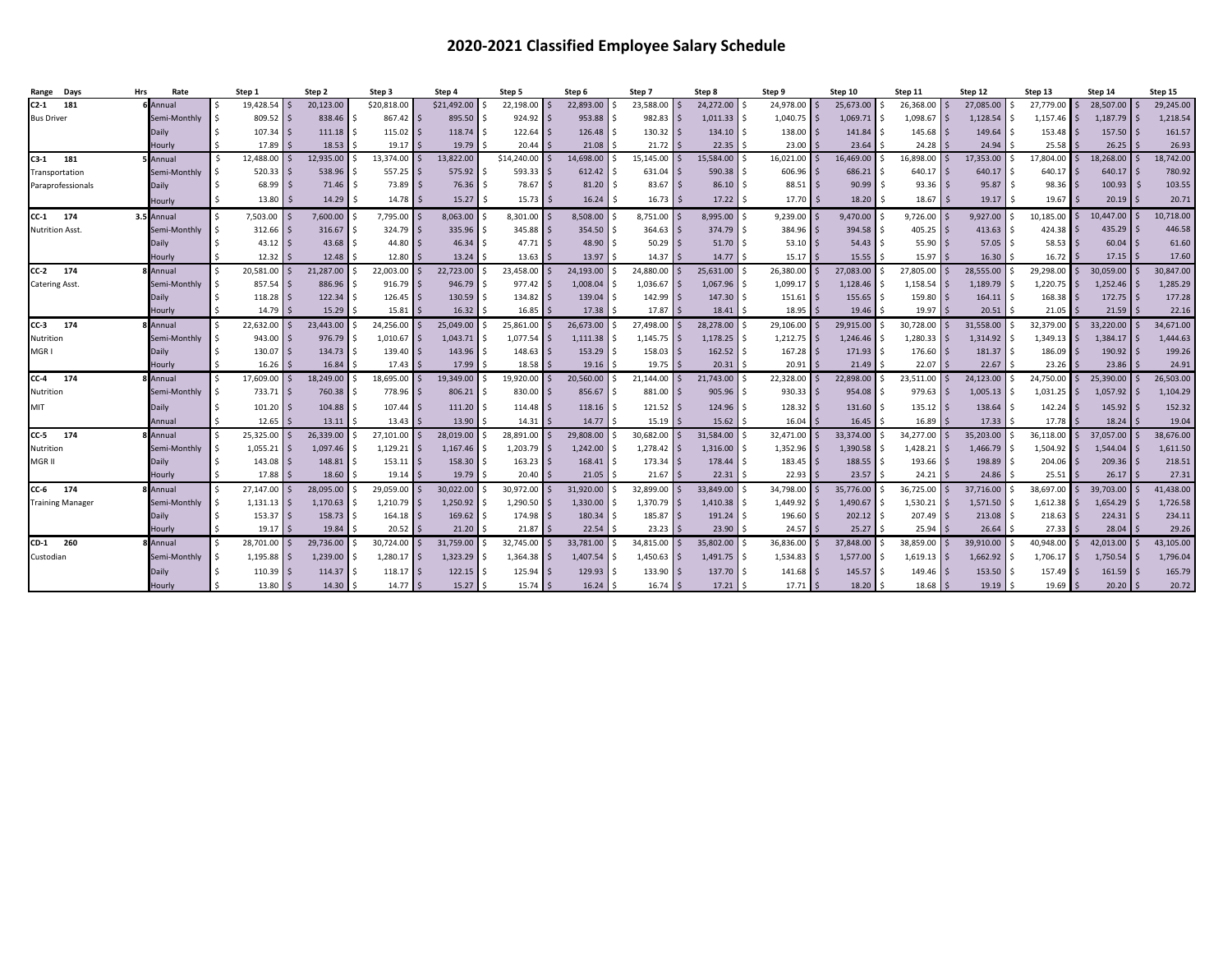#### **2020-2021 Classified Employee Salary Schedule**

| Days<br>Range              | <b>Hrs</b><br>Rate | Step 1              | Step 2           | Step 3      | Step 4            | Step 5                 | Step 6      | Step 7      | Step 8      | Step 9                       | Step 10                          | Step 11     | Step 12                     | Step 13      | Step 14     | Step 15     |
|----------------------------|--------------------|---------------------|------------------|-------------|-------------------|------------------------|-------------|-------------|-------------|------------------------------|----------------------------------|-------------|-----------------------------|--------------|-------------|-------------|
| C10-1 184                  | 6 Annual           | 15,231.00           | l s<br>15,778.00 | 16,311.00   | 16,856.00         | 17.379.00<br>- \$      | 17,925.00   | 18.484.00   | 19,006.00   | 19,552.00                    | l s<br>20.087.00                 | 20,620.00   | 21.176.00                   | 21,726.00    | 22,292.00   | 22,875.00   |
| Para - Inst.               | Semi-Monthly       | $634.63$ \$         | 657.42           | 679.63      | 702.33            | 724.13<br>ا \$         | 746.88      | 770.17      | 791.92      | $814.67$ \$<br><sup>\$</sup> | 836.96                           | 859.17      | 882.33                      | 905.25       | 928.83      | 953.13      |
| Special Ed.                | Daily              | $82.78$ \$          | 85.75            | 88.65       | 91.61             | 94.45<br>l \$          | 97.42       | 100.46      | 103.29      | $106.26$ \$                  | 109.17                           | 112.07      | 115.09 \$<br><sup>5</sup>   | 118.08       | 121.15      | 124.32      |
| Preschool                  | Hourly             | 13.80               | 14.29            | 14.77       | 15.27             | 15.74                  | 16.24       | 16.74       | 17.22       | 17.71                        | 18.19                            | 18.68       | 19.18                       | 19.68        | 20.19       | 20.72       |
| 190/260<br>C10-2           | <b>B</b> Annual    | 29,625.00           | 30.678.00        | 31,747.00   | 32.785.00         | 33,820.00              | 34,873.00   | 35,909.00   | 36,977.00   | 37,997.00                    | 39.066.00                        | 40,104.00   | 41.186.00                   | 42.256.00    | 43,355.00   | 44,475.00   |
| Group Ldr, Bus Driver Trnr | Semi-Monthly       | 1,234.38            | 1.278.25<br>l s  | 1.322.79    | 1,366.04          | 1,409.17               | 1,453.04    | 1,496.21    | 1,540.71    | $1,583.21$ \$                | 1.627.75                         | 1,671.00    | 1,716.08                    | 1,760.67     | 1,806.46    | 1,853.13    |
| Frans. Schedule/Dispatch   | Daily              | $155.92$ \$         | 161.46           | 167.09      | 172.55            | 178.00                 | 183.54      | 188.99      | 194.62      | $199.98$ \$                  | 205.61                           | 211.07      | 216.77                      | 222.40       | 228.18      | 234.08      |
| icensed Inst. Para         | Hourly             | 19.49               | 20.18            | 20.89       | 21.57             | 22.25                  | 22.94       | 23.62       | 24.33       | 25.00                        | 25.70                            | 26.38       | 27.10                       | 27.80        | 28.52       | 29.26       |
| $210-3$ 184                | Annual             | 6,801.00            | 6,889.00         | 7,066.00    | 7,308.00          | 7,524.00               | 7,711.00    | 7,932.00    | 8,153.00    | 8,374.00                     | 8,584.00                         | 8,815.00    | 8,998.00                    | 9,229.00     | 9,467.00    | 9,715.00    |
| unch Duty                  | Semi-Monthly       | 283.38              | 287.04<br>l s    | 294.42      | 304.50            | 313.50                 | 321.29      | 330.50      | 339.71      | 348.92                       | 357.67<br>l s                    | 367.29      | 374.92                      | 384.54       | 394.46      | 404.79      |
| Paraprofessional           | Daily              | 36.96               | 37.44            | 38.40       | 39.72             | 40.89                  | 41.91       | 43.11       | 44.31       | 45.51                        | 46.65<br>l \$                    | 47.91       | 48.90                       | 50.16        | 51.45       | 52.80       |
|                            | Hourly             | 12.32               | 12.48            | 12.80       | 13.24             | 13.63                  | 13.97       | 14.37       | 14.77       | 15.17                        | $\overline{\mathsf{s}}$<br>15.55 | 15.97       | 16.30                       | 16.72        | 17.15       | 17.60       |
| $10-4$ 184                 | <b>Annual</b>      | 16,322.00           | 16,882.00        | 17,452.00   | 18,022.00         | 18,605.00              | 19,187.00   | 19,733.00   | 20,329.00   | 20,923.00                    | 21,482.00                        | 22,052.00   | 22,647.00                   | 23,236.00    | 23,840.00   | 24,465.00   |
| Center Based               | Semi-Monthly       | 680.08              | 703.42<br>l \$   | 727.17      | 750.92            | 775.21                 | 799.46      | 822.21      | 847.04      | $871.79$ \$<br>S.            | 895.08                           | 918.83      | 943.63                      | 968.17       | 993.33      | 1,019.38    |
| Special Needs Para         | Daily              | 88.71               | 91.75<br>l \$    | 94.85       | 97.95             | 101.11<br>l S          | 104.28      | 107.24      | 110.48      | $113.71$   \$                | 116.75                           | 119.85      | 123.08 \$<br>-Ś             | 126.28       | 129.57      | 132.96      |
| Health Asst, Office Clerk  | Hourly             | 14.78               | 15.29<br>l s     | 15.81       | 16.32             | 16.85                  | 17.38       | 17.87       | 18.41       | 18.95                        | 19.46<br>l s                     | 19.97       | 20.51                       | 21.05        | 21.59       | 22.16       |
| C10-5 184                  | 6 Annual           | Ŝ.<br>20,087.00     | 20,813.00<br>l S | 21,506.00   | \$22,221.00       | 22,925.00              | 23,642.00   | 24,345.00   | 25,049.00   | 25,766.00                    | 26,469.00<br>l S                 | 27,187.00   | 27,920.00                   | 28,646.00    | 29,390.00   | 30,150.00   |
| <b>BA Degree Para</b>      | Semi-Monthly       | 836.96 \$<br>Ŝ.     | 867.21           | 896.08      | 925.88            | 955.21                 | 985.08      | 1,014.38    | 1,043.71    | $1,073.58$ \$                | 1,102.88                         | 1,132.79    | 1,163.33<br><sup>5</sup>    | 1,193.58     | 1,224.58    | 1,256.25    |
|                            | Daily              | 109.17              | 113.11<br>l \$   | 116.88      | 120.77            | 124.59                 | 128.49      | 132.31      | 136.14      | 140.03<br><sup>\$</sup>      | 143.85<br>l \$                   | 147.76      | $151.74$ \$<br>-Ś           | 155.68       | 159.73      | 163.86      |
|                            | Hourly             | 18.19               | l s<br>18.85     | 19.48       | 20.13             | 20.77                  | 21.41       | 22.05       | 22.69       | 23.34                        | 23.98                            | 24.63       | 25.29                       | 25.95        | 26.62       | 27.31       |
| C4-1<br>184                | <b>B</b> Annual    | 25,369.00<br>$\leq$ | 26,270.00        | 27,171.00   | 28,071.00         | 28,973.00              | 29,873.00   | 30,772.00   | 31,675.00   | 32,571.00                    | 33.474.00<br>l S                 | 34,375.00   | 35,303.00                   | 36,221.00    | 37,162.00   | 38,125.00   |
| Campus                     | Semi-Monthly       | 1,057.04            | 1.094.58<br>l s  | 1,132.13    | 1,169.63          | 1,207.21               | 1.244.71    | 1,282.17    | 1,319.79    | $1,357.13$ \$                | 1.394.75                         | 1,432.29    | 1,470.96 \$<br><sup>5</sup> | 1,509.21     | 1.548.42    | 1,588.54    |
| Supervisor                 | Daily              | 137.88              | 142.77<br>l \$   | 147.67      | $152.56$ \$<br>S. | 157.46                 | 162.35      | 167.24      | 172.15      | $177.02$ \$                  | 181.92                           | 186.82      | $191.86$ \$                 | 196.85       | 201.97      | 207.20      |
|                            | Hourly             | 17.23               | 17.85            | 18.46       | 19.07             | 19.68                  | 20.29       | 20.90       | 21.52       | 22.13                        | 22.74                            | 23.35       | 23.98                       | 24.61        | 25.25       | 25.90       |
| 215<br>C6-1                | 8 Annual           | 33,539.00<br>Ŝ.     | 34,724.00<br>l S | 35,907.00   | 37,088.00         | 38,274.00              | 39,457.00   | 40,637.00   | 41,825.00   | 43,009.00                    | 44,191.00                        | 45,377.00   | 46,603.00                   | 47,815.00    | 49,058.00   | 50,334.00   |
| <b>School Secretaries</b>  | Semi-Monthly       | $1,397.46$ \$       | 1,446.83         | 1,496.13    | 1,545.33          | 1,594.75<br>ا \$       | 1,644.04    | 1,693.21    | 1,742.71    | 1,792.04                     | 1,841.29<br>ا \$                 | 1,890.71    | 1,941.79 \$                 | 1,992.29     | 2,044.08    | 2,097.25    |
| K-5, K-8                   | Daily              | 156.00              | 161.51<br>l \$   | 167.01      | 172.50            | 178.02<br>$\mathsf{S}$ | 183.52      | 189.01      | 194.53      | 200.04<br><sup>\$</sup>      | 205.54<br>l s                    | 211.06      | 216.76<br>-S                | 222.40<br>-S | 228.18      | 234.11      |
|                            | Hourly             | 19.50               | 20.19            | 20.88       | 21.56             | 22.25                  | 22.94       | 23.63       | 24.32       | 25.01                        | 25.69                            | 26.38       | 27.09                       | 27.80        | 28.52       | 29.26       |
| 220<br>C7-1                | 8 Annual           | \$34,318.00         | \$35,530.00      | 36,743.00   | 37.952.00         | 39.164.00              | 40.375.00   | 41.582.00   | 42,798.00   | 44,010.00                    | 45.218.00                        | 46.433.00   | 47.686.00                   | 48.927.00    | 50,199.00   | 51,504.00   |
| <b>School Secretaries</b>  | Semi-Monthly       | 1,429.92<br>Ŝ.      | 1,480.42<br>l \$ | 1,530.96    | 1,581.33          | 1,631.83               | 1,682.29    | 1,732.58    | 1,783.25    | $1,833.75$ \$                | 1,884.08                         | 1,934.71    | 1,986.92                    | 2,038.63     | 2,091.63    | 2,146.00    |
| K-12, 6-12, 9-12           | Daily              | 155.99              | 161.50<br>l \$   | 167.01      | 172.51            | 178.02                 | 183.52      | 189.01      | 194.54      | 200.05                       | 205.54<br>l \$                   | 211.06      | $216.75$ \$<br>-Ś           | 222.40       | 228.18      | 234.11      |
|                            | Hourly             | 19.50               | 20.19<br>l \$    | 20.88       | 21.56             | 22.25                  | 22.94       | 23.63       | 24.32       | 25.01                        | 25.69                            | 26.38       | 27.09                       | 27.80        | 28.52       | 29.26       |
| C9-1<br>260                | <b>8</b> Annual    | \$32,370.00         | \$33,551.00      | \$34,653.00 | \$35,831.00       | \$36,959.00            | \$38,113.00 | \$39,241.00 | \$40,420.00 | \$41,574.00                  | \$42,701.00                      | \$43,828.00 | \$45,011.00                 | \$46,182.00  | \$47,382.00 | \$48,614.00 |
| Secretary/Receptionist     | Semi-Monthly       | $1,348.75$ \$       | 1,397.96         | 1,443.88    | 1,492.96          | 1,539.96               | 1,588.04    | 1,635.04    | 1,684.17    | $1,732.25$ \$                | 1,779.21                         | 1,826.17    | 1,875.46 \$                 | 1,924.25     | 1,974.25    | 2,025.58    |
|                            | Daily              | $124.50$ \$         | 129.04           | 133.28      | 137.81            | 142.15                 | 146.59      | 150.93      | 155.46      | 159.90                       | 164.23                           | 168.57      | 173.12                      | 177.62       | 182.24      | 186.98      |
|                            | Hourly             | 15.56               | 16.13            | 16.66       | 17.23             | 17.77                  | 18.32       | 18.87       | 19.43       | 19.99                        | 20.53                            | 21.07       | 21.64                       | 22.20        | 22.78       | 23.37       |
|                            |                    |                     |                  |             |                   |                        |             |             |             |                              |                                  |             |                             |              |             |             |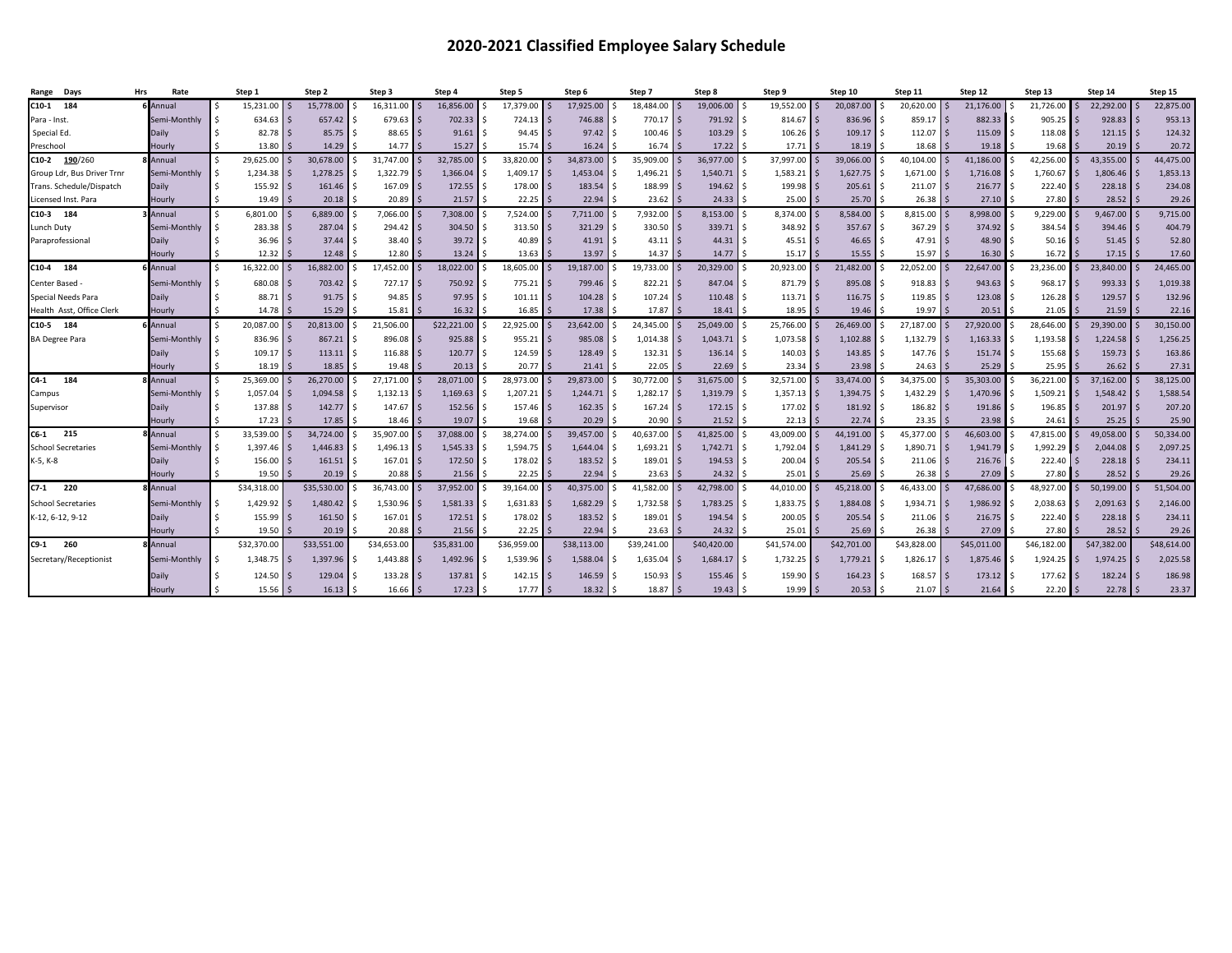#### **2020-2021 Classified Employee Salary Schedule**

| Days<br><b>Hrs</b><br>Range    | Rate            | Step 1          | Step 2                            | Step 3    | Step 4         | Step 5       | Step 6    | Step 7        | Step 8    | Step 9        | Step 10          | Step 11       | Step 12                | Step 13   | Step 14   | Step 15   |
|--------------------------------|-----------------|-----------------|-----------------------------------|-----------|----------------|--------------|-----------|---------------|-----------|---------------|------------------|---------------|------------------------|-----------|-----------|-----------|
| 260<br>C9-3                    | <b>B</b> Annual | 30,726.00       | 31,811.00                         | 32,891.00 | 33,971.00      | 35,054.00    | 36,137.00 | 37,217.00     | 38,296.00 | 39,382.00     | 40,460.00        | 41,542.00     | 42,663.00              | 43,773.00 | 44,911.00 | 46,079.00 |
| Warehouse Worker I             | Semi-Monthly    | 1,280.25        | 1.325.46                          | 1.370.46  | 1.415.46       | 1,460.58     | 1,505.71  | 1.550.71      | 1,595.67  | 1,640.92      | 1,685.83         | 1,730.92      | 1.777.63               | 1,823.88  | 1.871.29  | 1,919.96  |
|                                | Daily           | 118.18          | 122.35                            | 126.50    | 130.66         | 134.82       | 138.99    | 143.14        | 147.29    | 151.47        | 155.62           | 159.78        | 164.09                 | 168.36    | 172.73    | 177.23    |
|                                | Hourly          | 14.77           | 15.29                             | 15.81     | 16.33          | 16.85        | 17.37     | 17.89         | 18.41     | 18.93         | 19.45            | 19.97         | 20.51                  | 21.04     | 21.59     | 22.15     |
| 260<br>C9-4                    | Annual          | Ŝ.<br>32,376.00 | 33.532.00<br>∣ \$                 | 34.688.00 | 35.808.00      | 36.965.00    | 38.120.00 | 39,244.00     | 40.399.00 | 41.554.00     | 42.678.00        | 43.833.00     | 45.017.00              | 46.187.00 | 47.388.00 | 48,620.00 |
| Pay Clerk                      | Semi-Monthly    | 1,349.00        | 1,397.17<br>∣ \$                  | 1,445.33  | 1,492.00       | 1,540.21     | 1,588.33  | 1,635.17      | 1,683.29  | 1,731.42      | 1,778.25<br>l S  | 1,826.38      | 1,875.71               | 1,924.46  | 1,974.50  | 2,025.83  |
| Media/Records Clerk            | Daily           | 124.52          | l S<br>128.97                     | 133.42    | 137.72<br>-S   | 142.17<br>-S | 146.62    | 150.94        | 155.38    | 159.82        | 164.15<br>l S    | 168.59        | 173.14<br>$\varsigma$  | 177.64    | 182.26    | 187.00    |
|                                | Hourly          | 15.57           | 16.12                             | 16.68     | 17.22          | 17.77        | 18.33     | 18.87         | 19.42     | 19.98         | 20.52            | 21.07         | 21.64                  | 22.21     | 22.78     | 23.38     |
| C9-5 260                       | Annual          | 33,814.00       | 35,023.00                         | 36,234.00 | 37,439.00      | 38,651.00    | 39,858.00 | 41,068.00     | 42,274.00 | 43,485.00     | 44,694.00        | 45,900.00     | 47,138.00              | 48,364.00 | 49,621.00 | 50,911.00 |
| Maint. I, Lead Cust. I,        | Semi-Monthly    | 1,408.92        | 1,459.29                          | 1,509.75  | 1,559.96       | 1,610.46     | 1.660.75  | 1,711.17      | 1,761.42  | 1,811.88      | 1,862.25         | 1,912.50      | 1,964.08               | 2,015.17  | 2,067.54  | 2,121.29  |
| Asst. Lead Cust.               | Daily           | 130.05          | 134.70<br>∣ <                     | 139.36    | 144.00<br>-Ś   | 148.66       | 153.30    | 157.95        | 162.59    | 167.25<br>Ś.  | 171.90<br>l S    | 176.54        | 181.30                 | 186.02    | 190.85    | 195.81    |
| \utr. Srvcs/Whse Wkr           | Hourly          | 16.26           | 16.84                             | 17.42     | 18.00          | 18.58        | 19.16     | 19.74         | 20.32     | 20.91         | 21.49            | 22.07         | 22.66                  | 23.25     | 23.86     | 24.48     |
| 260<br>C9-6                    | Annual          | 35,848.00       | 37.122.00                         | 38,393.00 | 39.667.00      | 40.940.00    | 42.212.00 | 43,482.00     | 44,757.00 | 46,025.00     | 47.301.00        | 48,573.00     | 49.884.00              | 51.180.00 | 52.511.00 | 53,876.00 |
| Acct Tech, SPED IT,            | Semi-Monthly    | 1,493.67        | 1,546.75                          | 1,599.71  | 1,652.79       | 1,705.83     | 1,758.83  | 1,811.75      | 1,864.88  | 1,917.71      | 1,970.88         | 2,023.88      | 2,078.50               | 2,132.50  | 2,187.96  | 2,244.83  |
| Sub Coordinator                | Daily           | 137.88          | 142.78                            | 147.67    | 152.57         | 157.46       | 162.35    | 167.24        | 172.14    | 177.02<br>\$  | 181.93           | 186.82        | 191.86                 | 196.85    | 201.97    | 207.22    |
| Admin. Reception               | Hourly          | 17.23           | 17.85                             | 18.46     | 19.07          | 19.68        | 20.29     | 20.90         | 21.52     | 22.13         | 22.74            | 23.35         | 23.98                  | 24.61     | 25.25     | 25.90     |
| C9-7<br>260                    | <b>B</b> Annual | 37,854.00       | 39.189.00                         | 40,524.00 | 41.859.00      | 43.196.00    | 44,533.00 | 45,871.00     | 47,206.00 | 48,543.00     | 49.879.00        | 51,214.00     | 52.598.00              | 53.966.00 | 55.369.00 | 56,809.00 |
| Maint. II, Lead Cust. II,      | Semi-Monthly    | 1,577.25        | 1,632.88                          | 1,688.50  | 1,744.13       | 1,799.83     | 1,855.54  | 1,911.29      | 1,966.92  | 2,022.63      | 2,078.29         | 2,133.92      | 2,191.58               | 2,248.58  | 2,307.04  | 2,367.04  |
| App. Mech., Night Security     | Daily           | 145.59          | 150.73<br>l \$                    | 155.86    | 161.00         | 166.14       | 171.28    | 176.43        | 181.56    | 186.70        | 191.84           | 196.98        | 202.30                 | 207.56    | 212.96    | 218.50    |
| Foreman, Buyer Tech            | Hourly          | 18.20           | 18.84                             | 19.48     | 20.12          | 20.77        | 21.41     | 22.05         | 22.70     | 23.34         | 23.98            | 24.62         | 25.29                  | 25.95     | 26.62     | 27.31     |
| C9-8<br>260                    | Annual          | 40,558.00<br>Ŝ. | 41.991.00                         | 43,423.00 | 44.851.00      | 46,284.00    | 47,717.00 | 49,143.00     | 50,579.00 | 52,012.00     | 53.440.00<br>∣ < | 54,875.00     | 56,356.00              | 57,822.00 | 59.325.00 | 60,867.00 |
| acilities/Med. Coord           | Semi-Monthly    | 1,689.92        | 1.749.63                          | 1,809.29  | 1.868.79<br>-Ś | 1,928.50     | 1,988.21  | 2,047.63      | 2,107.46  | 2,167.17      | 2.226.67         | 2,286.46      | 2.348.17               | 2,409.25  | 2.471.88  | 2,536.13  |
| Dept. Sec., Lead Cust. III     | Daily           | 155.99          | $\overline{\mathbf{s}}$<br>161.50 | 167.01    | 172.50         | 178.02<br>.S | 183.53    | 189.01        | 194.53    | 200.05        | 205.54<br>l S    | 211.06        | 216.75<br><sub>S</sub> | 222.39    | 228.17    | 234.10    |
| T Spec. I, Dispatch Office     | Hourly          | 19.50           | 20.19                             | 20.88     | 21.56          | 22.25        | 22.94     | 23.63         | 24.32     | 25.01         | 25.69            | 26.38         | 27.09                  | 27.80     | 28.52     | 29.26     |
| CO-1 260                       | Annual          | 42,815.00       | 44.311.00                         | 45.806.00 | 47.301.00      | 48.796.00    | 50,292.00 | 51.789.00     | 53.284.00 | 54.777.00     | 56.270.00        | 57,767.00     | 59.326.00              | 60.868.00 | 62.451.00 | 64,075.00 |
| Mechanic, Athletic Trainer     | Semi-Monthly    | 1,783.96        | 1.846.29                          | 1,908.58  | 1.970.88       | 2,033.17     | 2.095.50  | 2,157.88      | 2,220.17  | 2,282.38      | 2.344.58         | 2,406.96      | 2,471.92               | 2,536.17  | 2,602.13  | 2,669.79  |
| Lead Custodian IV              | Daily           | Ŝ.<br>164.67    | ∣ \$<br>170.43                    | 176.18    | 181.93<br>-Ś   | 187.68<br>.S | 193.43    | 199.19        | 204.94    | Ś.<br>210.68  | l S<br>216.42    | 222.18        | 228.18<br><sup>5</sup> | 234.11    | 240.20    | 246.44    |
| Payroll Technician             | Hourly          | 20.58           | 21.30                             | 22.02     | 22.74          | 23.46        | 24.18     | 24.90         | 25.62     | 26.34         | 27.05            | 27.77         | 28.52                  | 29.26     | 30.02     | 30.81     |
| CO-2<br>260                    | 8 Annual        | 44,980.00       | 46.573.00<br>$\leq$               | 48,158.00 | 49.748.00      | 51.341.00    | 52,931.00 | 54.523.00     | 56.111.00 | 57,704.00     | 59.293.00        | 60,884.00     | 62.527.00              | 64.153.00 | 65,821.00 | 67,532.00 |
| Supp.Tech., App. Spec.         | Semi-Monthly    | 1,874.17        | 1.940.54<br>∣ S                   | 2,006.58  | 2,072.83<br>-S | 2,139.21     | 2,205.46  | 2,271.79<br>ς | 2,337.96  | 2,404.33<br>S | 2,470.54<br>l S  | 2,536.83<br>s | 2,605.29               | 2,673.04  | 2,742.54  | 2,813.83  |
| Acct. Spec., Exec. Secretary   | Daily           | 173.00          | 179.13<br>l \$                    | 185.22    | 191.34<br>-S   | 197.47<br>.S | 203.58    | 209.70        | 215.81    | 221.94<br>\$. | 228.05<br>l S    | 234.17        | 240.49<br><sub>S</sub> | 246.74    | 253.16    | 259.74    |
| Trans. Office Manager          | Hourly          | 21.63           | 22.39                             | 23.15     | 23.92          | 24.68        | 25.45     | 26.21         | 26.98     | 27.74         | 28.51            | 29.27         | 30.06                  | 30.84     | 31.64     | 32.47     |
| 260<br>CO-3                    | <b>B</b> Annual | 49,209.00       | 50,961.00                         | 52,707.00 | 54,457.00      | 56,209.00    | 57,954.00 | 59,709.00     | 61,457.00 | 63,205.00     | 64,957.00        | 66,705.00     | 68,507.00              | 70,287.00 | 72,114.00 | 73,989.00 |
| ead Mechanic,                  | Semi-Monthly    | 2,050.38        | 2,123.38<br>l s                   | 2,196.13  | 2,269.04       | 2,342.04     | 2,414.75  | 2,487.88      | 2,560.71  | 2,633.54      | 2,706.54         | 2,779.38      | 2,854.46               | 2,928.63  | 3,004.75  | 3,082.88  |
| Maintanence III                | Daily           | 189.27          | 196.00<br>∣ \$                    | 202.72    | 209.45<br>\$   | 216.19       | 222.90    | 229.65        | 236.37    | 243.10        | 249.83<br>l \$   | 256.56        | 263.49<br>-S           | 270.33    | 277.36    | 284.57    |
| ead Bus Trainer.               | Hourly          | 23.66           | 24.50                             | 25.34     | 26.18          | 27.02        | 27.86     | 28.71         | 29.55     | 30.39         | 31.23            | 32.07         | 32.94                  | 33.79     | 34.67     | 35.57     |
| CO-5<br>260                    | <b>B</b> Annual | 55,796.00       | 57,767.00                         | 59,740.00 | 61.714.00      | 63,682.00    | 65,656.00 | 67,627.00     | 69,604.00 | 71,574.00     | 73,546.00        | 75,517.00     | 77,557.00              | 79,573.00 | 81.642.00 | 83,765.00 |
| Benefit Spec., HR Generalist,  | emi-Monthly     | 2,324.83        | 2,406.96<br>∣ \$                  | 2,489.17  | 2,571.42<br>-Ś | 2,653.42     | 2,735.67  | 2,817.79      | 2,900.17  | 2,982.25      | 3,064.42         | 3,146.54      | 3,231.54               | 3,315.54  | 3,401.75  | 3,490.21  |
| Network Support, Fleet Manager | Daily           | 214.60          | 222.18                            | 229.77    | 237.36<br>-Ś   | 244.93       | 252.52    | 260.10        | 267.71    | 275.28        | 282.87           | 290.45        | 298.30                 | 306.05    | 314.01    | 322.17    |
| At Risk Advocate               | Hourly          | 26.83           | 27.77                             | 28.72     | 29.67          | 30.62        | 31.57     | 32.51         | 33.46     | 34.41         | 35.36            | 36.31         | 37.29                  | 38.26     | 39.25     | 40.27     |